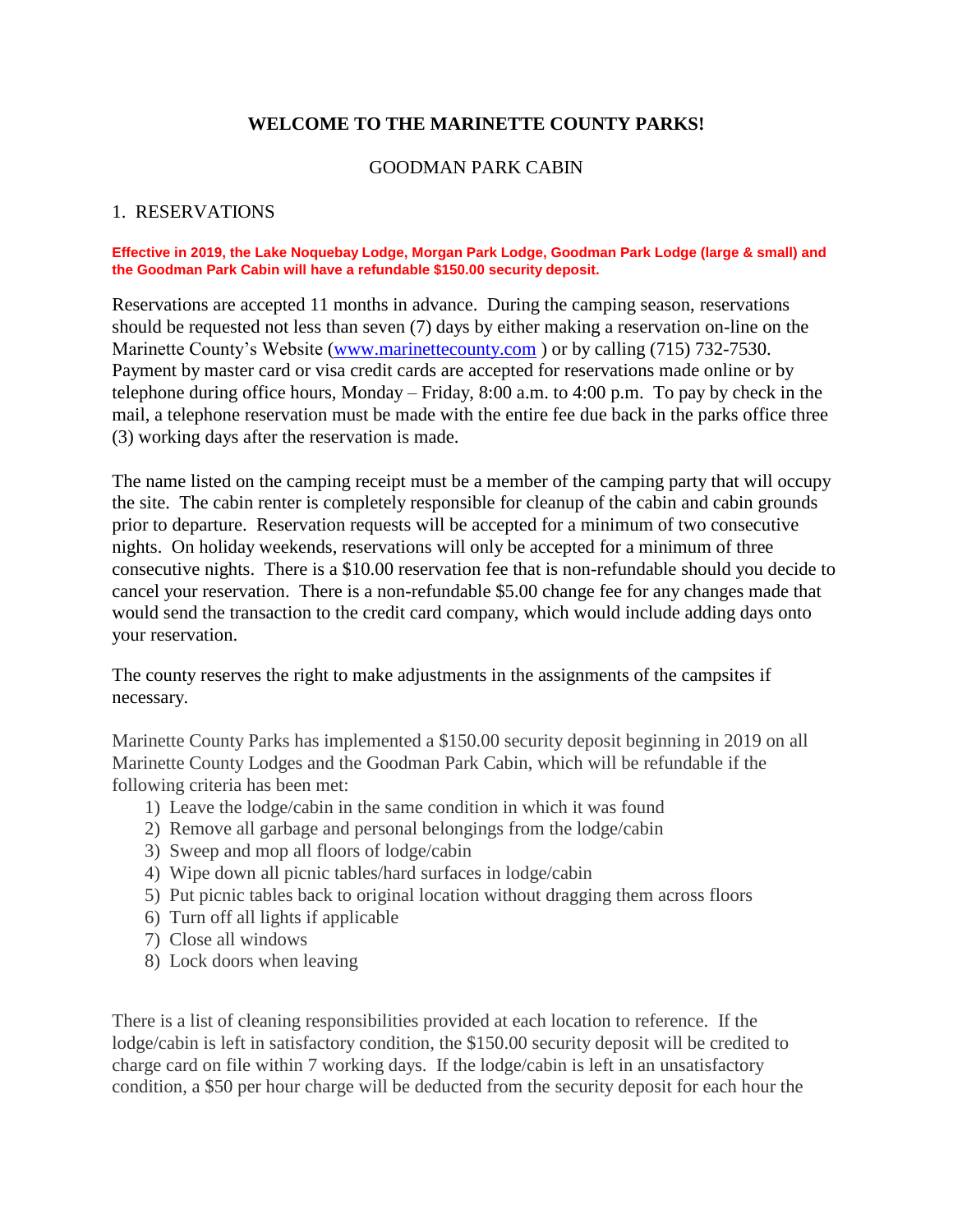park caretaker spent cleaning. The remainder will be refunded to the credit card on file within 7 working days.

# 2. VEHICLE DAY-USE ENTRANCE FEE

All vehicles require a day use entrance sticker. Two free stickers are included with the cabin reservation. The cost for any additional permit is \$5.00/vehicle per day/night. The day use envelopes/stickers can be purchased at the pay station when entering a park. Please follow instructions written on the envelopes. Day use stickers can also be purchased on-line at [www.marinettecounty.com](http://www.marinettecounty.com/) by paying by credit card. You must write the confirmation number on a day use envelope found at the pay station and follow instruction written on the envelope. Vehicles without completed stubs displayed on their windshield will be subject to receive a parking violation.

A \$25.00 (per vehicle) Marinette County Parks Annual Vehicle Sticker may be purchased at the Parks Office, from Park personnel, from various businesses in the County or on-line at [www.marinettecounty.com.](http://www.marinettecounty.com/) The annual park sticker is good for the year purchased.

# 3. HOURS

A 15-minute unloading zone is located by the side porch on the west side of the cabin. The cabin parking area consists of two reserved stalls located in the parking lot. All vehicles, trailers, motor homes and boat trailers, etc. must be parked in these two stalls. Maximum of two vehicles, visitors must park in parking lot. Parking is prohibited along any road within the park at all times.

4. No tents, vehicles, trailers, etc. may occupy the cabin grounds or parking area without prior permission of the parks office.

- 5. Cabin is available from May 1 November 30
- 6. No more than one (1) camping party shall occupy the cabin.
	- CAMPING PARTY: Any individual, family or unorganized group occupying a campsite. An unorganized group may not exceed 5 persons who are 7 years of age or older.
	- FAMILY: A parent or parents with their unemancipated children and not more than two (2) guests.

7. CHECK IN TIME is Monday through Wednesday 1:00 p.m. – 3:30 p.m. and Thursday through Sunday 1:00 p.m.  $-$  9:00 p.m. CHECK OUT TIME is 11:00 a.m. on the last day.

> This is very important as our employees will be waiting to meet you before unlocking the cabin.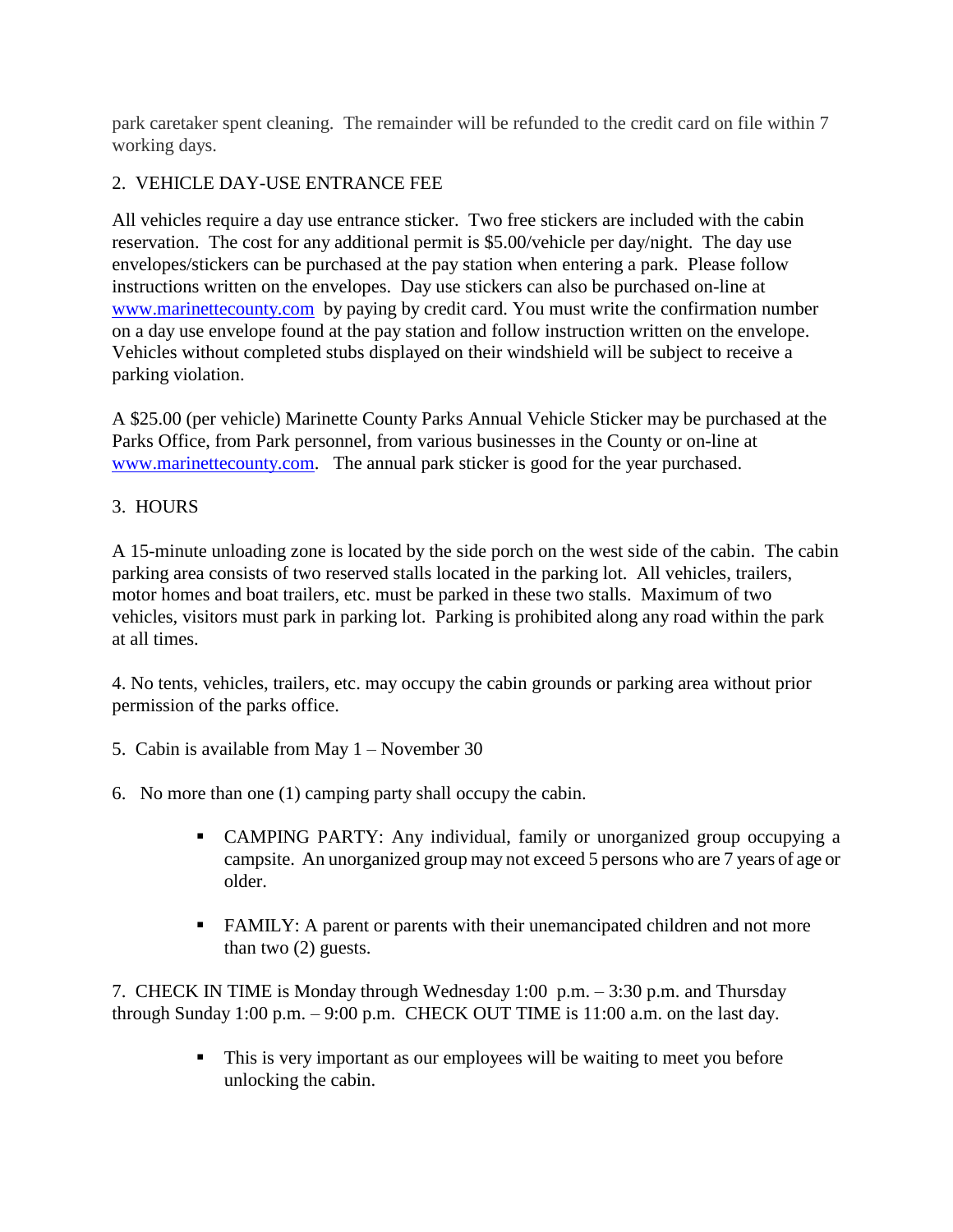- If you will be more than  $\frac{1}{2}$  hour earlier or later than your check-in time, please contact the Parks Office at (715) 732-7530 at least one working day before your cabin reservation to arrange a time to reschedule.
- On the day of your arrival, if an unexpected delay occurs of more than  $\frac{1}{2}$  hour, please call the park directly at (715) 759-5346 and leave a message including your cell phone number.

## 8. NOTICE OF CANCELLATION

Confirmed cabin reservations will be held for the length of the reservation unless the park office is notified of the cancellation. Failure to notify the parks office will result in loss of cabin and reservation fees.

A reservation can be cancelled by calling the Parks Office during office hours. The reservation fee and applicable change fees are not refundable. Refund of cabin fees will be in a form of a voucher to be used towards a future reservation at any Marinette County Parks that accepts reservations and will be valid for the current camping year and the following.

Voucher will be given only under the following conditions:

- 30 or more days' notice: If the reservation cancellation request is received at the parks' office thirty (30) or more days before the reservation start date, all cabin fees minus the reservation fee will be issued in a form of a voucher.
- **Less than 30 days' notice:** If the reservation cancellation request is received at the parks' office less than thirty (30) days before, but prior to 11:00 a.m. on the reservation start date, all cabin fees minus the reservation fee and one night's fee will be issued in a form of a voucher.
- On or after the scheduled arrival date: If the reservation cancellation request is received at the parks' office after 11:00 a.m. of the scheduled arrival date, there will be no voucher issued.
- Early Departure: Refunds will not be made of cabin fees or reservation fees once the site is occupied.

#### 9. FIRES

Fires will be permitted only at designated fire rings or grills. Firewood is available for purchase at the parks.

10. Pets are not permitted inside the cabin. Pets must be on a leash not longer than 8 feet and quiet at all times. Pets are not permitted on the beach or in the picnic areas.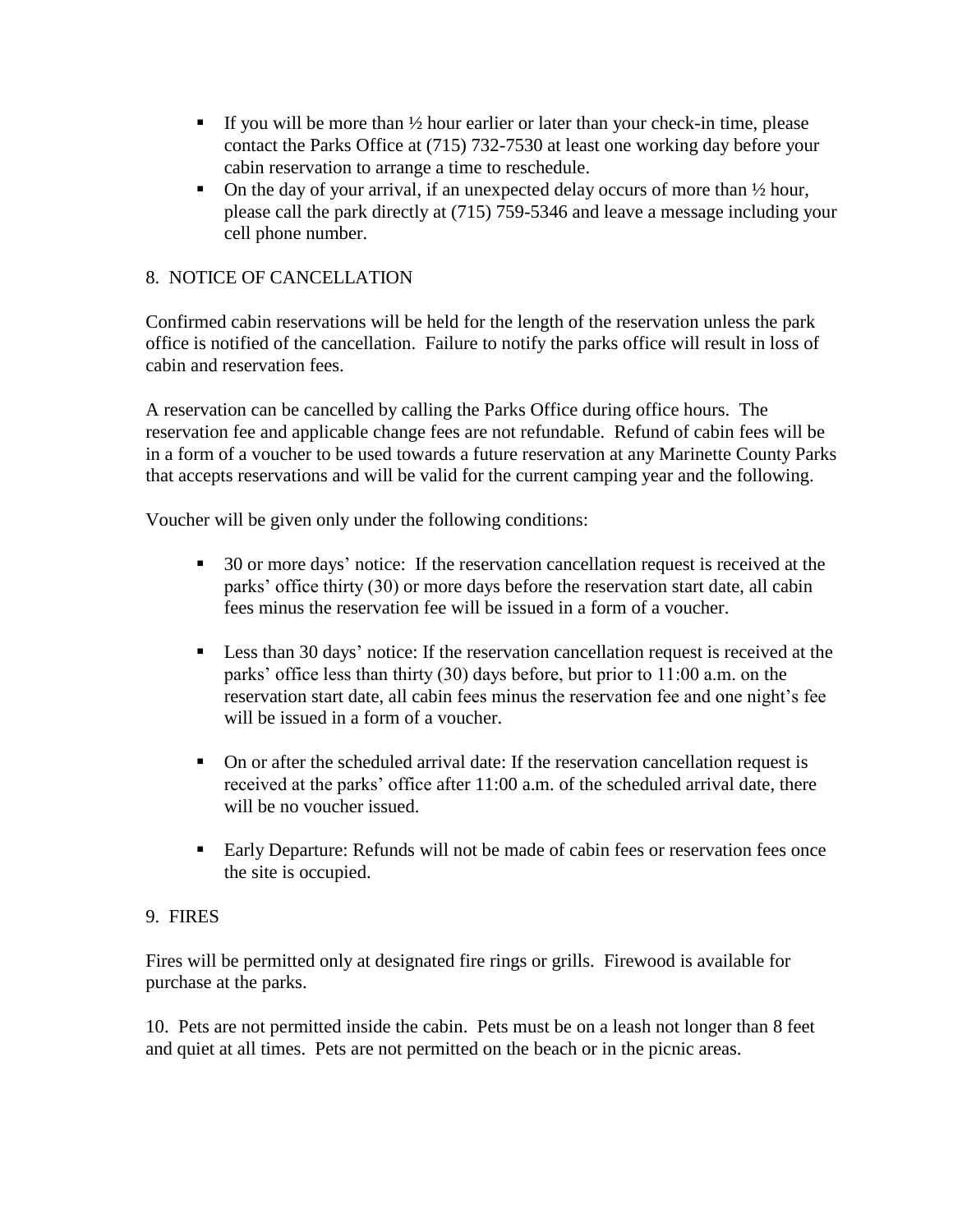#### 11. MUSIC AND NOISE

Unreasonable noise will not be tolerated. 10:00 p.m. to 5:00 a.m. are quiet hours. Radios, stereos, TV's, etc., will be operated in a manner that does not disturb others. Any disturbance should be reported to the park caretaker or the Marinette County Sheriff's Department (715) 732-7600.

## 12. FIREWORKS

For public safety and health, fireworks are not permitted in the park except for large expositions by prior written permit.

#### 13. ADDITIONAL RULES

- Consumption of alcoholic beverages will not be permitted between 1:00 a.m. to 4:00 a.m.
- Please help save green vegetation set up trailer and tent entrances on gravel.
- No visitors to a campground shall remain after 10:00 p.m. or enter a campground prior to 5:00 a.m.
- Do not leave garbage in campsites. Dumpsters are provided for park users for trash and recyclables.
- Consumption of alcoholic beverages will not be permitted between 1 a.m. and 4 a.m.

#### 14. THE CABIN HAS:

- A kitchen with a sick, table, 8 chairs, cupboards, propane stove, propane refrigerator and electric outlets
- Bedrooms are equipped with 4 bunk beds (sleeps 8 people)
- A living room
- A bathroom with a sink, bathtub/shower and flush toilet
- A screened porch is attached
- **Mops, brooms, bathroom and kitchen cleaning supplies**
- Pay phone 100' from cabin
- **Heating**

 15. What you need to bring: food and drinks, cooking and eating utensils (dishes are not provided); sheets/blankets or sleeping bags, pillows, towels/wash cloths, personal hygiene items and extension cords.